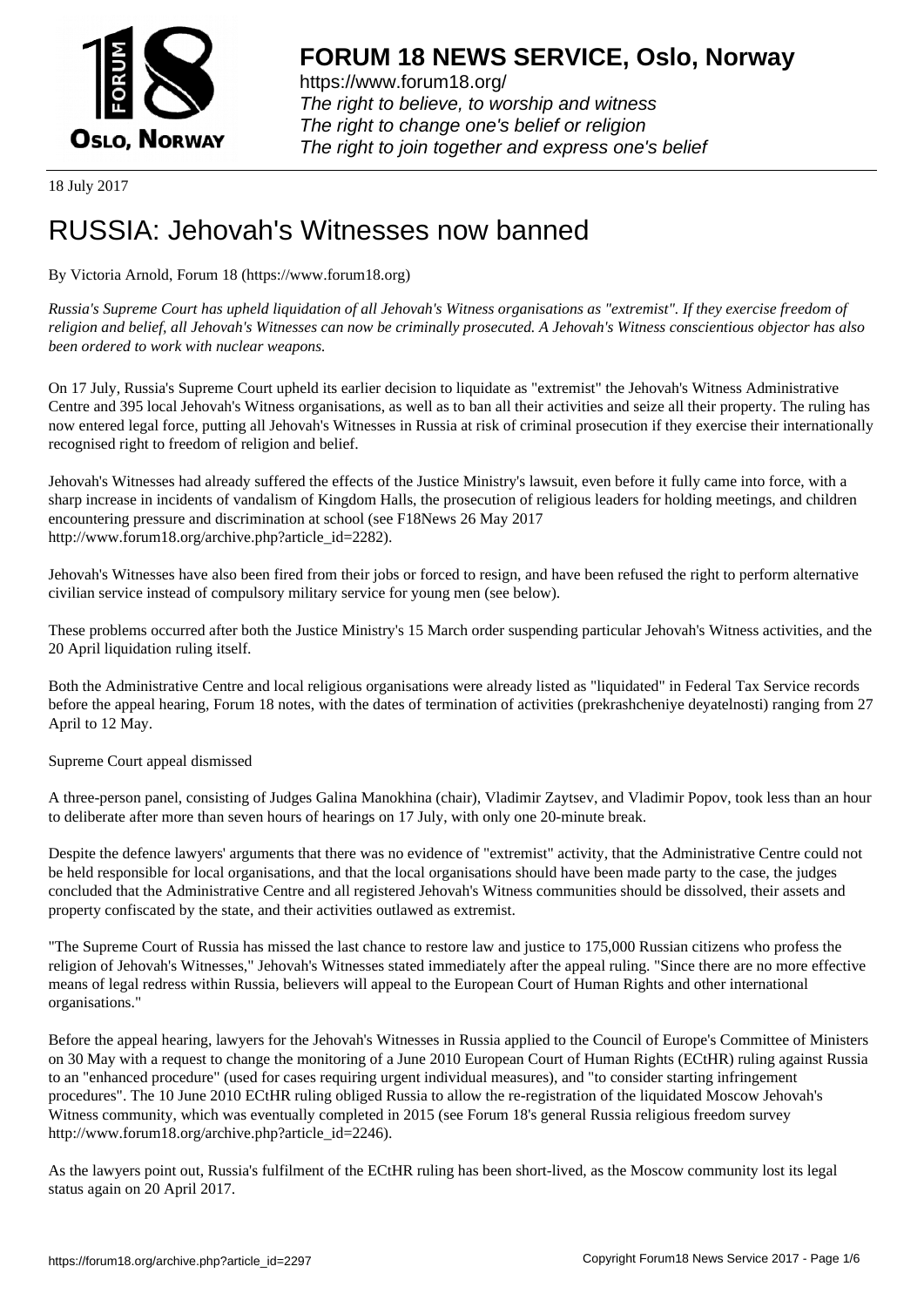At the 17 July appeal hearing, Jehovah's Witness lawyer Viktor Zhenkov argued that, in the original hearings in April, the Justice Ministry offered no specific evidence of the Administrative Centre's alleged "extremist activity", only claims that the Centre had not taken measures to prevent the "extremist activity" of its so-called "subdivisions" (local religious organisations) (see F18News 20 April 2017 http://forum18.org/archive.php?article\_id=2274).

Zhenkov pointed out that, legally, only intentional actions, not lack of action, could be considered "extremism" – while lawyer Yury Toporov noted that the Supreme Court's 2009 ruling on the liquidation of the Taganrog community explicitly stated that local organisations and the Administrative Centre were autonomous entities which were not responsible for each other (see F18News 8 December 2009 http://www.forum18.org/Archive.php?article\_id=1385).

Zhenkov also reminded the court that the majority of banned Jehovah's Witness publications were ruled "extremist" before the Supreme Court Plenum issued its definition of "extremism" in June 2011 ("statements that justify the need for genocide, repression, deportations, violence against members of a nation, race or religion . . [but] criticism of religious beliefs or religious customs should not be viewed as extremism"). This definition has neverthless been used to prosecute people exercising freedom of religion and belief (see Forum 18's "extremism" Russia religious freedom survey http://www.forum18.org/archive.php?article\_id=2215). Zhenkov argued that lower courts have since mistakenly interpreted as "extremist" any claims of the truth or superiority of the Jehovah's Witnesses' faith.

In their closing speeches, the lawyers called on the Supreme Court to correct the "monstrous mistake" of the 20 April decision and prevent the "judicial murder of the right to freedom of religion and belief of hundreds of thousands of believing Russian citizens".

"Under no circumstances do Jehovah's Witnesses take up arms, interfere in politics, or try to overthrow state power," Zhenkov emphasised. "They try to show love to all people, regardless of their religion, nationality, or social status. Everything which in the Extremism Law is called 'extremism' is alien to them."

Nevertheless, Justice Ministry representative Svetlana Borisova, who also participated in the original suit, told the court that the Administrative Centre's "offence" was "of a dangerous, systematic, wilful, and brutal nature", and after withdrawing for 48 minutes, Judge Manokhina announced that the liquidation ruling would remain unchanged.

### What next?

Regardless of further appeals, the 20 April decision now enters legal force and will be put into practice across the country. While it remains unclear exactly what the everyday consequences will be for ordinary believers, the difficulties they have faced since the Justice Ministry initiated its suit in March suggest that these will be serious and far-reaching.

The Administrative Centre will now be added to the Justice Ministry's list of banned "terrorist and extremist organisations", alongside several local Jehovah's Witness communities which have already been liquidated. This list, which currently has 59 entries, comprises mainly violent nationalist and far-right groups (see Forum 18's "extremism" Russia religious freedom survey http://www.forum18.org/archive.php?article\_id=2215).

Buildings belonging to the Administrative Centre and local religious organisations, many of which have already been sealed off, now become state property and will be seized by bailiffs. Jehovah's Witnesses are now barred from meeting for worship and Bible study.

Jehovah's Witnesses told Forum 18 on 18 July that their assets in Russia consist largely of buildings, bank accounts, and books. While many Kingdom Halls belong to registered local religious organisations, some are the property of private individuals or of the overseas Jehovah's Witness entities which paid for their construction. The exact process of property seizure is therefore not yet apparent.

Hundreds of individual Jehovah's Witnesses and local religious organisations have submitted private appeals to the Supreme Court. They object that they were not permitted to be party to the original suit and claim that the decision violates their rights. According to the Supreme Court website, these are due to be heard in batches on 25 July, 31 August, and 14 September 2017. During the 17 July appeal hearing, Jehovah's Witness lawyer Anton Omelchenko asked that proceedings be postponed until after these private appeals had been considered, but the judges denied his request.

## "Legal" consequences

All Jehovah's Witness activities are now permanently prohibited, although they had already been halted by the 20 April decision (see F18News 20 April 2017 http://forum18.org/archive.php?article\_id=2274).

Individual Jehovah's Witnesses can now be subject to criminal prosecution if they publicly exercise their freedom of religion or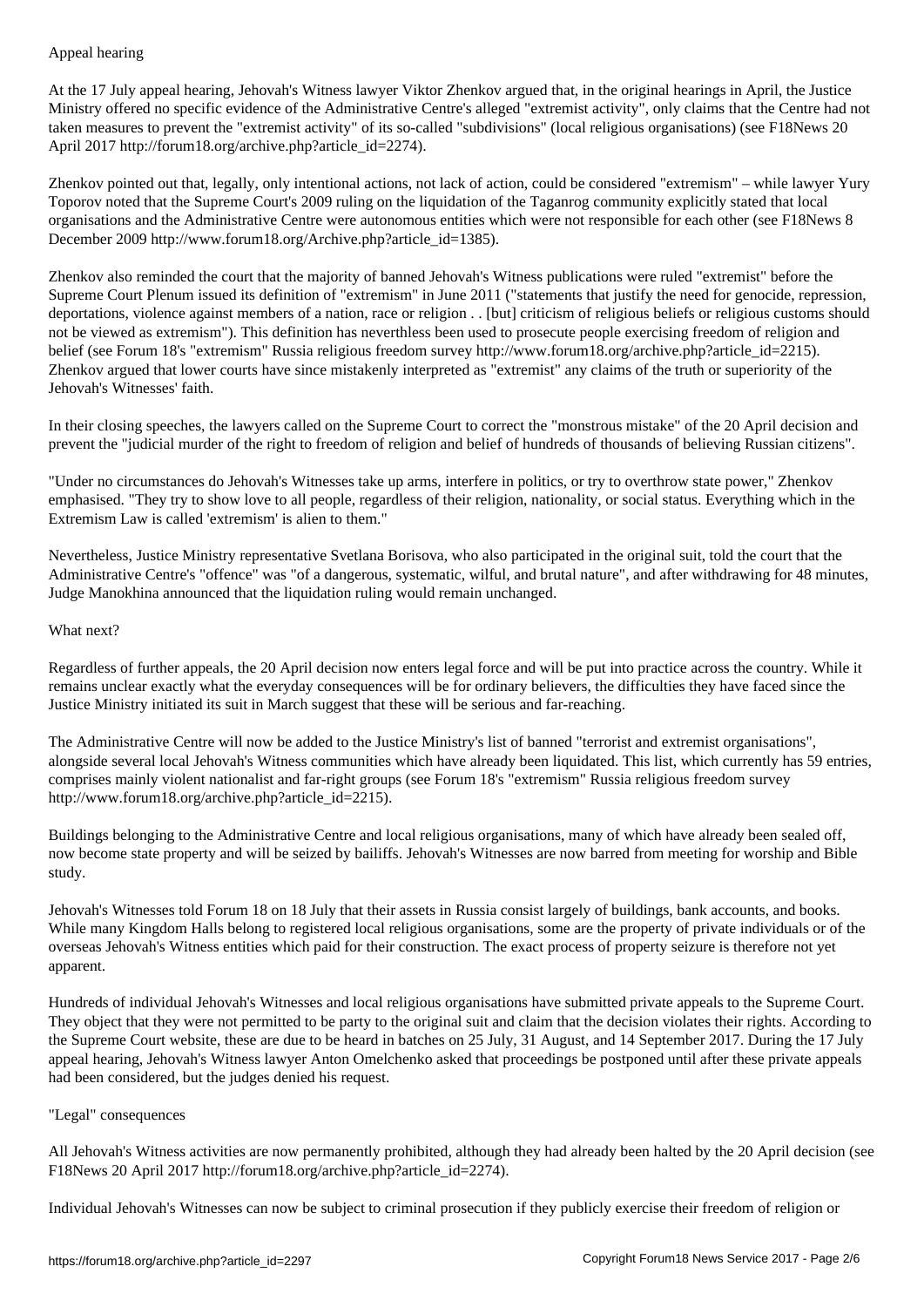Code Article 282.2, Part 1 – "Organisation of the activity of a social or religious association or other organisation in relation to which a court has adopted a decision legally in force on liquidation or ban on the activity in connection with the carrying out of extremist activity" – or Part 2 – "participation" in such an organisation (see Forum 18's "extremism" Russia religious freedom survey http://www.forum18.org/archive.php?article\_id=2215).

Sixteen Jehovah's Witnesses in Taganrog were convicted of these offences in 2015 after their community became the first to be dissolved as "extremist" (in 2009) (see F18News 3 December 2015 (see Forum 18's "extremism" Russia religious freedom survey http://www.forum18.org/archive.php?article\_id=2215). On 25 May Danish citizen Dennis Christensen was arrested at a Bible study meeting and is now in pre-trial detention in Oryol on Criminal Code Article 282.2 Part 1 charges ("Organisation of the activity of a social or religious association or other organisation in relation to which a court has adopted a decision legally in force on liquidation or ban on the activity in connection with the carrying out of extremist activity") (see F18News 23 June 2017 http://www.forum18.org/archive.php?article\_id=2290). The Oryol community was banned as "extremist" in June 2016 – several other local Jehovah's Witness organisations have also already been liquidated (see F18News 15 February 2017 http://www.forum18.org/archive.php?article\_id=2256).

Criminal Code Article 282.2 currently carries punishments of imprisonment of up to 10 years or a fine of up to 800,000 Roubles under Part 1 ("organisation"), or imprisonment of up to six years or a fine of up to 600,000 Roubles under Part 2 ("participation").

Between 15 March, when the Justice Ministry issued an order suspending financial transactions, public meetings, and the use of media, and 17 July, Jehovah's Witnesses could be subject only to administrative punishment for engaging in any religious activities (under Administrative Code Article 20.28 – see below).

Jehovah's Witnesses are not the only religious community which the Russian government has targeted under the Extremism Law. Mosque communities, individual Muslims, and booksellers offering Islamic texts have also been prosecuted under the corresponding Administrative Code Article 20.29. This punishes the "production or mass distribution of extremist materials included in the published Federal List of Extremist Materials, as well as their production or storage for mass distribution". Prosecutions are launched even if (against the letter of the law) only one copy is found. Many Islamic works which do not incite the violation of human rights or hatred have been prohibited as "extremist".

Muslims who meet to study the writings of Turkish theologian Said Nursi are frequently subject to criminal prosecution for allegedly "continuing the activities of a banned extremist organisation" – "Nurdzhular". Muslims in Russia deny this alleged organisation has ever existed (see Forum 18's "extremism" Russia religious freedom survey http://www.forum18.org/archive.php?article\_id=2215).

On June 2017, prisoner of conscience Yevgeny Kim was found guilty on two charges under Criminal Code Article 282.2, Part 1 ("Organisation of the activity of a social or religious association or other organisation in relation to which a court has adopted a decision legally in force on liquidation or ban on the activity in connection with the carrying out of extremist activity") and sentenced to 3 years and 9 months in an ordinary-regime labour camp. This is the same Criminal Code article Jehovah's Witness Christensen is being held under. Kim was accused of organising a group of Muslims to read Nursi's works, and is the first prisoner of conscience to receive a (non-suspended) labour camp sentence for allegedly continuing the activities of the banned "extremist" organisation "Nurdzhular" since 2015. Other Muslims are also facing similar charges (see F18News 23 June 2017 http://www.forum18.org/archive.php?article\_id=2290).

## Who is "extremist"?

Supreme Court Judge Yury Ivanenko issued the liquidation ruling on 20 April after nearly 30 hours of hearings across seven days. It immediately halted all Jehovah's Witness activities, despite not entering legal force until after the appeal hearing on 17 July. The Justice Ministry had lodged its suit at the Supreme Court on 15 March. On the same day, the Ministry also issued an Order summarily suspending most Jehovah's Witness activities, including all public meetings and the Administrative Centre's financial transactions (see F18News 21 March 2017 http://www.forum18.org/archive.php?article\_id=2265).

Since 15 March, Jehovah's Witnesses have faced increasing violence and difficulties in their day-to-day lives (see below). "In this situation, it is absurd that Jehovah's Witnesses are the ones being called extremist," Jehovah's Witnesses commented on 11 July.

The liquidation ruling triggered "a wave of aggressive actions" against Kingdom Halls and believers' homes, Jehovah's Witnesses complain. These include the burning down of a family's home, and the vandalism of Kingdom Halls. They themselves note 10 incidents in 10 different regions in the single month following the Supreme Court's decision, in several of which the perpetrators referred directly to the liquidation. These incidents, and others such as bullying and threats by the authorities against the children of Jehovah's Witness families, represent a rapid escalation in aggression and violence against Jehovah's Witnesses, Forum 18 notes (see F18News 26 May 2017 http://www.forum18.org/archive.php?article\_id=2282).

Since the 20 April ruling, there have been seven known incidents of harassment of Jehovah's Witnesses in the workplace, including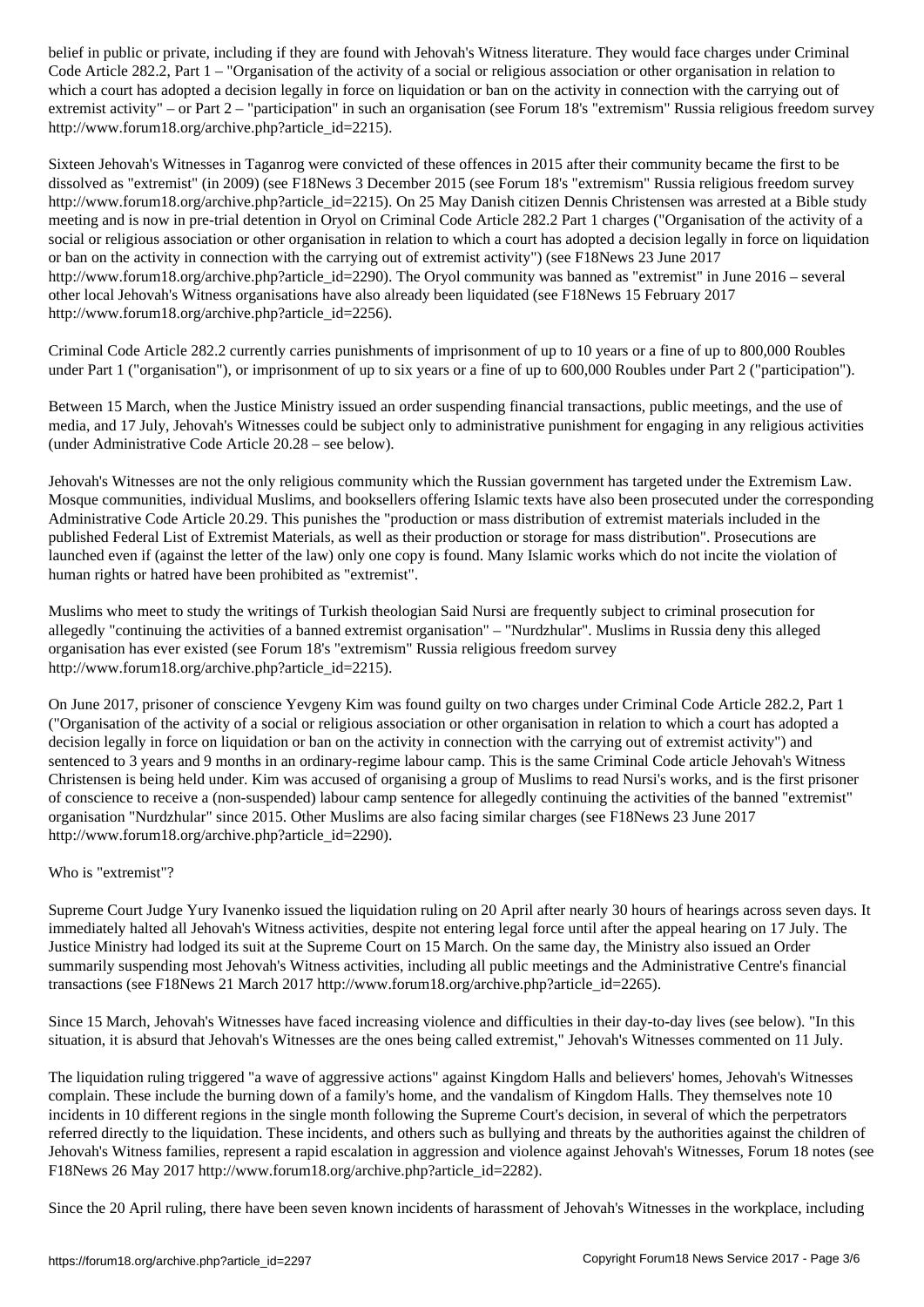company's security service officer told a Jehovah's Witness to resign voluntarily or they would make his life "unbearable" – a company manager later unofficially confirmed that this was because of the worker's religion. A manager of a cleaning company in Smolensk summoned a Jehovah's Witness employee on 1 May and told her that she had been fired. When she asked why, she was told it was an "executive order". Also in Smolensk Region on 16 May, the FSB security service ordered a factory to make all Jehovah's Witness staff resign – a manager told one of the Jehovah's Witnesses that two FSB officers had visited the premises and said that "extremists" could no longer work there.

Then-United Nations (UN) Special Rapporteur on the Rights to Freedom of Peaceful Assembly and of Association Maina Kiai told Forum 18 on 20 March: "The Russian government is claiming that the Jehovah's Witnesses are an extremist group, but in fact it's their move to ban them outright that appears to be extreme." He added that "the right to freedom of association includes the right to association for religious purposes, and under international law this right can only be restricted in very narrowly-defined circumstances. The fact that people belonging to a majority religion may disagree with a minority group's beliefs or activities - or even be offended by them - is not a legitimate basis for a ban, so long as that group's activities are peaceful" (see F18News 21 March 2017 http://www.forum18.org/archive.php?article\_id=2265).

On 4 April, the UN Special Rapporteur on Freedom of Opinion and Expression David Kaye, then-UN Special Rapporteur on Freedoms of Peaceful Assembly and Association Kiai, and UN Special Rapporteur on Freedom of Religion and Belief Ahmed Shaheed stated that "the use of counter-extremism legislation in this way to confine freedom of opinion, including religious belief, expression and association to that which is state-approved is unlawful and dangerous, and signals a dark future for all religious freedom in Russia". They called on Russia to "drop the lawsuit in compliance with their obligations under international human rights law" (see http://www.ohchr.org/EN/NewsEvents/Pages/DisplayNews.aspx?NewsID=21479&LangID=E).

## Prosecutions for meeting

The Justice Ministry claimed to Forum 18 on 11 March that the Suspension Order did not apply to meetings for worship (see F18News 21 March 2017 http://www.forum18.org/archive.php?article\_id=2265). This did not, however, stop the authorities raiding meetings for worship and halting services (see eg. F18News 7 April 2017 http://forum18.org/archive.php?article\_id=2271).

Some of these incidents have since led to prosecution of Jehovah's Witnesses under Administrative Code Article 20.28, Part 1 ("Organisation of or participation in the activities of a public or religious association, in relation to which a decision on the suspension of its activities is in force") (see F18News 26 May 2017 http://www.forum18.org/archive.php?article\_id=2282).

Six such prosecutions have been recorded so far in five regions of Russia (Tyva Republic, Buryat Republic, Vladimir Region, Samara Region, Bashkortostan Republic), five of which have resulted in fines and one of which was returned to police because of mistakes in their report.

Most recently, an unnamed defendant was fined 1,000 Roubles at a Magistrate's Court in the Komsomol District of Tolyatti in the Samara Region on 14 July. He had allegedly continued to hold Jehovah's Witness meetings attended by 30 to 60 people, "including children", after Jehovah's Witness activities were suspended, Komsomol District Prosecutor Office told Interfax on 14 July.

On 7 June, Aleksandrov Magistrate's Court No. 1 in Vladimir Region punished Jehovah's Witness elder Yury Mytsyk for allegedly holding a Jehovah's Witness meeting in a home on 26 March. Although he argued that it had not been a formal meeting of a religious organisation, merely a private gathering to read the Bible together, he was fined 1,000 Roubles.

Conscientious objector ordered to work with nuclear weapons

On 12 May, a military conscription office in the Chuvash Republic refused to give Avel Lukin, an 18-year-old Jehovah's Witness conscientious objector from Shumerlya, permission to perform alternative civilian service instead of being conscripted into the military (see F18News 26 May 2017 http://www.forum18.org/archive.php?article\_id=2282). Shumerlya District Court rejected Lukin's appeal on 4 July, but Jehovah's Witnesses say that he will continue to challenge the decision.

Lukin's call-up notice, seen by Forum 18, directly links the refusal to allow him to carry out alternative service to the Supreme Court's ruling that the Administrative Centre is an "extremist organisation". Conscientious objector Lukin was ordered to do military service in Russia's nuclear-armed Strategic Missile Forces, his fellow Jehovah's Witnesses stated on 6 July.

"Clearly, the Russian government itself does not believe that Jehovah's Witnesses are 'extremist'!", Jehovah's Witnesses spokesperson Yaroslav Sivulsky commented. "Otherwise, would an 'extremist' be sent to serve in the Strategic Missile Forces?"

Conscription into the armed forces is compulsory for one year for all men aged 18 to 27, but alternative civilian service is available for those whose beliefs do not allow them to engage in military activity. The historically pacifist Jehovah's Witnesses have not previously encountered problems in choosing civilian alternative service (see Forum 18's general Russia religious freedom survey http://www.forum18.org/archive.php?article\_id=2246). Apart from refusal of alternative service, it remains unclear what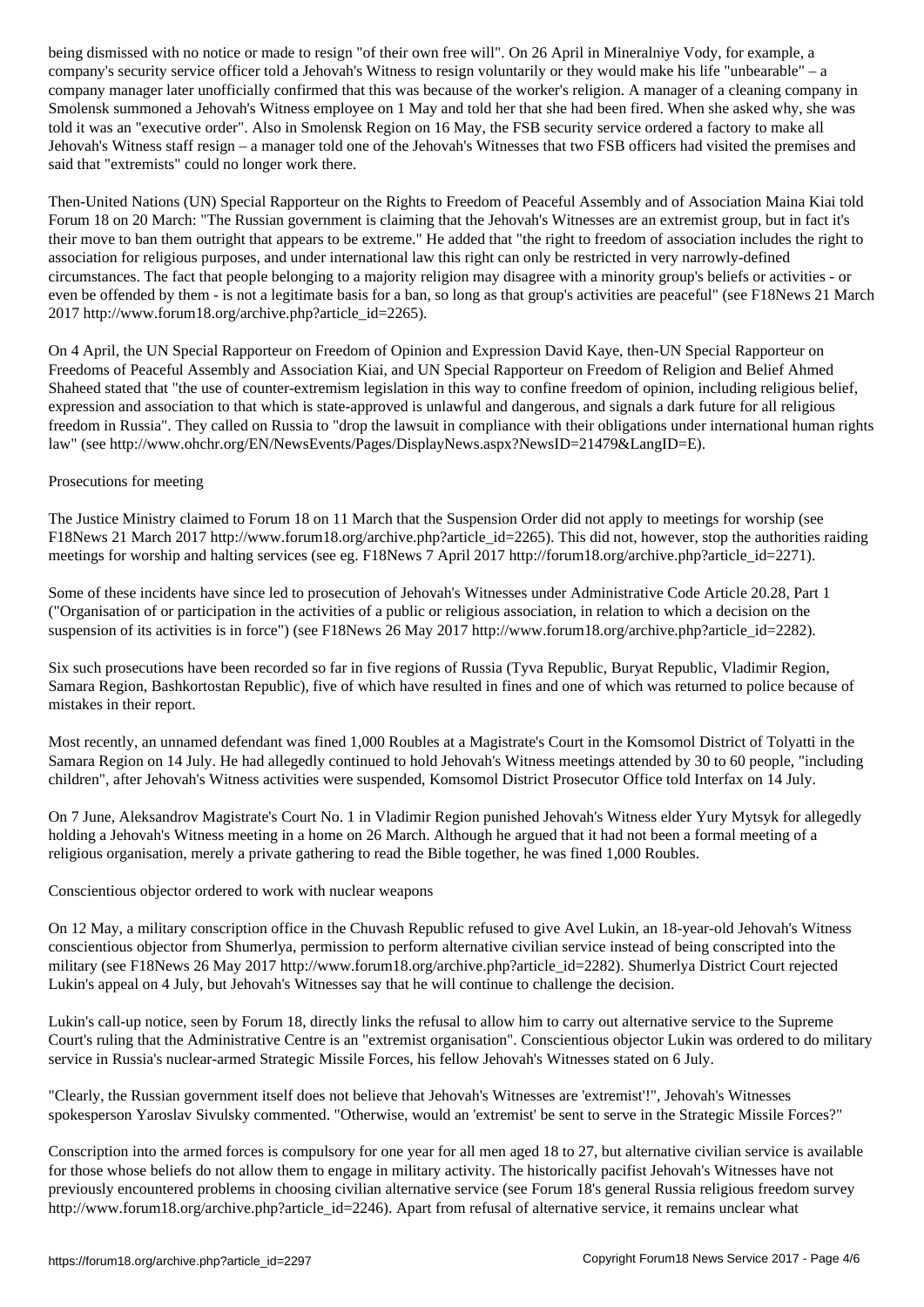Jehovah's Witnesses also stated on 16 June that Russian military authorities in Crimea, which Russia annexed in March 2014, told a Jehovah's Witness from Crimea that he would have to change his religion to be allowed to do Russian alternative civilian service as an alternative to military conscription.

Financial and related consequences

alternative to conscription.

The Administrative Centre remains on the list of "terrorist and extremist" organisations maintained by the Federal Financial Monitoring Service (Rosfinmonitoring), on which it was placed when the liquidation suit began and its financial transactions were blocked. It seems likely that all local organisations will also be added to this list. Banks are obliged to freeze the assets of people who appear on the List, meaning that they cannot withdraw or transfer money, receive salary payments, or use their bank cards, or carry out transactions of over 10,000 Roubles a month (see Forum 18's "extremism" Russia religious freedom survey http://www.forum18.org/archive.php?article\_id=2215).

If an individual is convicted of, charged with, or even suspected of extremism-related criminal offences, he or she may also be placed on the Rosfinmonitoring list of "terrorists and extremists". Jehovah's Witnesses investigated under Criminal Code Article 282.2 ("Organisation of" or "participation in" "the activity of a social or religious association or other organisation in relation to which a court has adopted a decision legally in force on liquidation or ban on the activity in connection with the carrying out of extremist activity") are likely to be added to this and thus have their bank accounts suspended.

Further consequences of the liquidation ruling remain unclear, including the effect on ongoing "extremism" cases, and on the attempt to ban the Jehovah's Witness New World version of the Bible in Vyborg (see Forum 18's "extremism" Russia religious freedom survey http://www.forum18.org/archive.php?article\_id=2215).

Other Jehovah's Witness literature which has not already been banned now seems likely to be immediately outlawed. The latest Jehovah's Witness title to be added to the Justice Ministry's Federal List of Extremist Materials is "Questions Young People Ask: Answers That Work, Volume 2", which a Rostov court banned on 24 March 2017.

## Other developments

Jehovah's Witness elder Arkadya Akopyan is still on trial at Prokhladny City Court in the Republic of Kabardino-Balkariya, charged with "extremism"-related offences in cases not directly linked to the 20 April nationwide liquidation ruling. Two more Jehovah's Witness leaders, Vyacheslav Stepanov and Andrei Sivak, were acquitted for a second time of "inciting religious hatred" (Criminal Code Article 282, Part 2) at Sergiyev Posad City Court on 21 June (see F18News 23 June 2017 http://www.forum18.org/archive.php?article\_id=2290). Prosecutors have once more appealed against the acquittal.

On 21 April 2017, one day after the Supreme Court's decision on the Administrative Centre, Samara Regional Court ruled that the Chapayevsk Jehovah's Witness community should be liquidated as an "extremist" organisation. The community submitted an appeal to the Supreme Court submitted on 7 July, but no hearing date has yet been set. The authorities have been formally trying to close it since October 2015 (see F18News 15 February 2017 http://www.forum18.org/archive.php?article\_id=2256).

Nine other local Jehovah's Witness organisations have also been dissolved as "extremist" – in Taganrog (2009), Samara (2014), Abinsk (2015), Stariy Oskol, Belgorod, Elista, Oryol, Birobidzhan (all 2016), and Cherkessk (2017) (see Forum 18's "extremism" Russia religious freedom survey http://www.forum18.org/archive.php?article\_id=2215).

On 2 June, prosecutors dropped their attempt to have the Petropavlovsk-Kamchatsky Jehovah's Witness community liquidated (see F18News 26 May 2017 http://www.forum18.org/archive.php?article\_id=2282), as the 20 April Supreme Court decision had already enabled the community's dissolution.

Jehovah's Witnesses continue to be prosecuted under Administrative Code Article 20.29 for the alleged "production or mass distribution of extremist materials included in the published Federal List of Extremist Materials, as well as their production or storage for mass distribution" (see F18News 19 June 2017 http://www.forum18.org/archive.php?article\_id=2287). Prosecutions under Article 20.2 ("Violation of the established procedure for organising or conducting a gathering, meeting, demonstration, procession or picket") brought against Jehovah's Witnesses for offering literature in the street or holding services in rented accommodation, have declined as they have stopped this activity. Also, the authorities have started to prefer to use the July 2016 "anti-missionary" legal changes to prosecute people exercising freedom of religion and belief. In particular, Administrative Code Article 5.26 Parts 3 - 5 have become favoured weapons of the authorities (see F18News 5 July 2017 http://www.forum18.org/archive.php?article\_id=2293).

As well as Jehovah's Witness, Article 5.26 prosecutions have been brought against people holding a wide range of beliefs - most frequently Hare Krishna devotees and Protestants (see F18News 1 March 2017